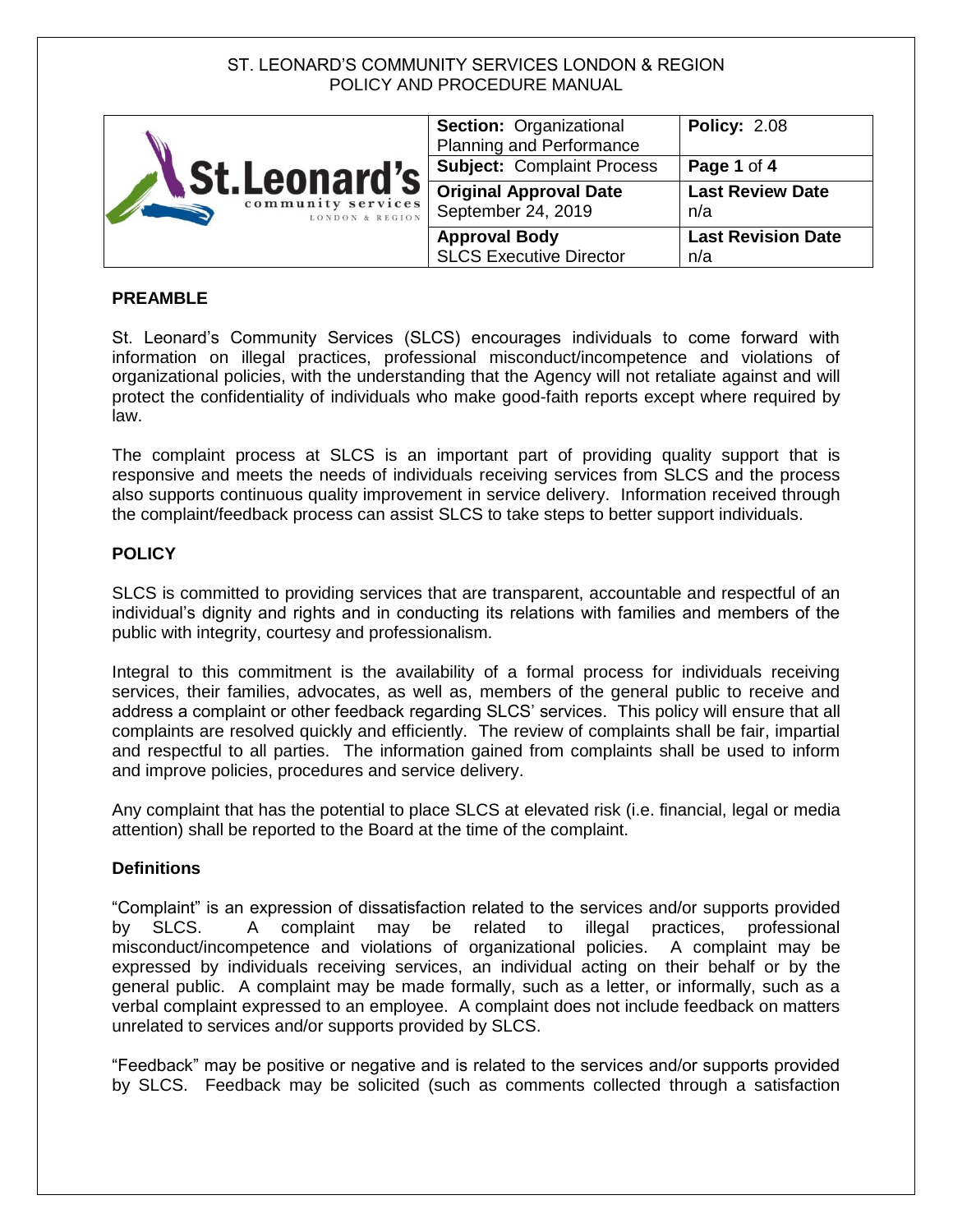| St. Leonard's <b>Subject:</b> Compliaint Proce-<br>community services<br>LONDON & REGION | <b>Section: Organizational</b><br><b>Planning and Performance</b> | <b>Policy: 2.08</b>            |
|------------------------------------------------------------------------------------------|-------------------------------------------------------------------|--------------------------------|
|                                                                                          | <b>Subject: Complaint Process</b>                                 | Page 2 of 4                    |
|                                                                                          | September 24, 2019                                                | <b>Last Review Date</b><br>n/a |
|                                                                                          | <b>Approval Body</b>                                              | <b>Last Revision Date</b>      |
|                                                                                          | <b>SLCS Executive Director</b>                                    | n/a                            |

survey) or unsolicited and may be communicated formally or informally. Negative feedback shall be considered in our ongoing commitment to improving services.

## **PROCEDURE**

SLCS will ensure the Complaint Process is available in plain language to individuals receiving services and to any individual who requests it, and will post it on SLCS' website (www.slcs.ca). A formal written complaint is not required to initiate the complaint process, but written documentation will be required, as all complaints are documented and reviewed annually by the Board of Directors as one method to evaluate the effectiveness of SLCS' services and operations.

When a concern or complaint arises, the goal is to have the individual(s) directly involved resolve the concern/complaint in a timely and prompt manner to the extent that the issue and circumstances permit.

#### **Information on how to make a complaint:**

SLCS shall have information about the Complaint Process:

- available in plain language and posted at all sites;
- available in print; and
- available on-line

All complaints will remain confidential to the parties involved and there shall be no reprisal towards the complainant. SLCS welcomes feedback to ensure the supports provided to individuals effectively meet the needs of each individual.

Information about complaints/feedback and process shall be provided upon request by applicable Ministries/legislation or as per the Serious Occurrence Reporting guidelines.

Consideration shall be given to any conflict of interest that exists or may arise between the complainant and those who may be involved in managing and/or resolving the complaint. The following steps are designed to promote the resolution of a complaint and are to be taken when possible or appropriate:

Step 1: Complaint/Feedback received

a) Verbally by a SLCS employee, Board member, student or volunteer – The individual receiving the complaint/feedback is responsible for documenting the complaint on the Complaint/Feedback Form (AD 106) and informing their manager, Director or designate.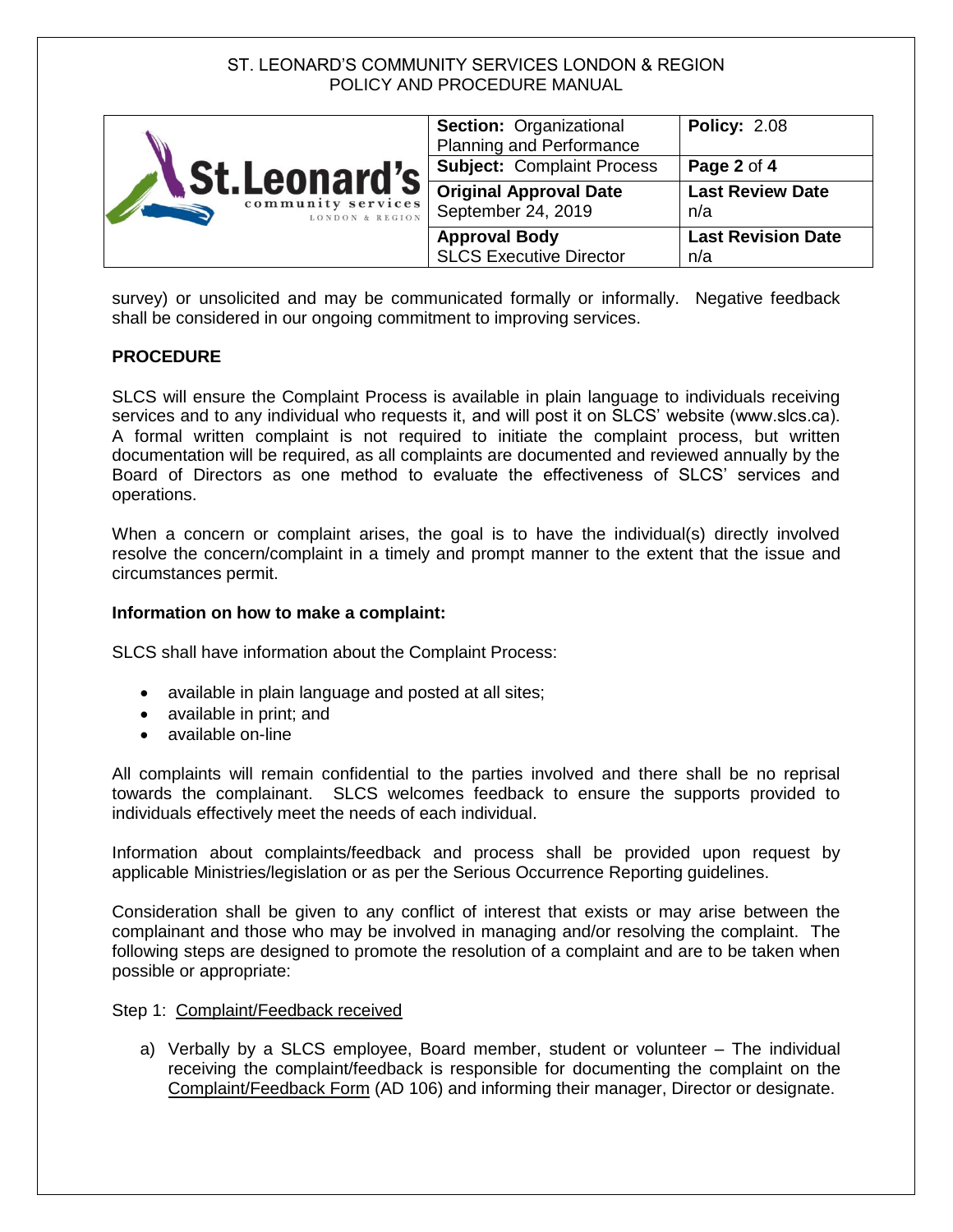

*Note:* Complaints by individuals receiving services shall be managed in accordance with the Complaints Process for Individuals Receiving Services, utilizing the Individual Complaint/Resolution Form (BC 100).

b) In writing – The individual receiving the complaint in writing (email, letter, etc) is responsible to forward the complaint to the Manager, Director or designate upon receipt. A copy of the complaint shall be forwarded to the Executive Director or designate upon receipt.

### Step 2: Acknowledgement

The individual making the complaint shall be contacted by a SLCS manager or Director within three (3) business days and shall receive:

- an acknowledged receipt of the complaint, and
- the next steps and expected time frame to respond to the complaint/feedback.

#### Step 3: Response

All efforts shall be made to ensure a timely and effective resolution to the complaint. The complainant shall have the opportunity to schedule a meeting in person or over the phone to discuss the complaint and resolution.

A written response shall be provided to the complainant regarding the agreed upon resolution within seven (7) to ten (10) business days of the meeting. If additional time is required, ongoing communication will be maintained; with the goal to resolve within 30 days of initial receipt of the complaint.

#### Step 4 (a): Resolution

The Executive Director or designate shall be advised of the complaint and forwarded a copy of the complaint at the time of receipt. The written response regarding the resolution shall be forwarded to the Executive Director within five (5) business days. The Executive Director is responsible for reporting to the Board of Directors any complaint that puts SLCS at elevated risk as noted above.

If the matter has not reached a resolution; follow Step 4(b),